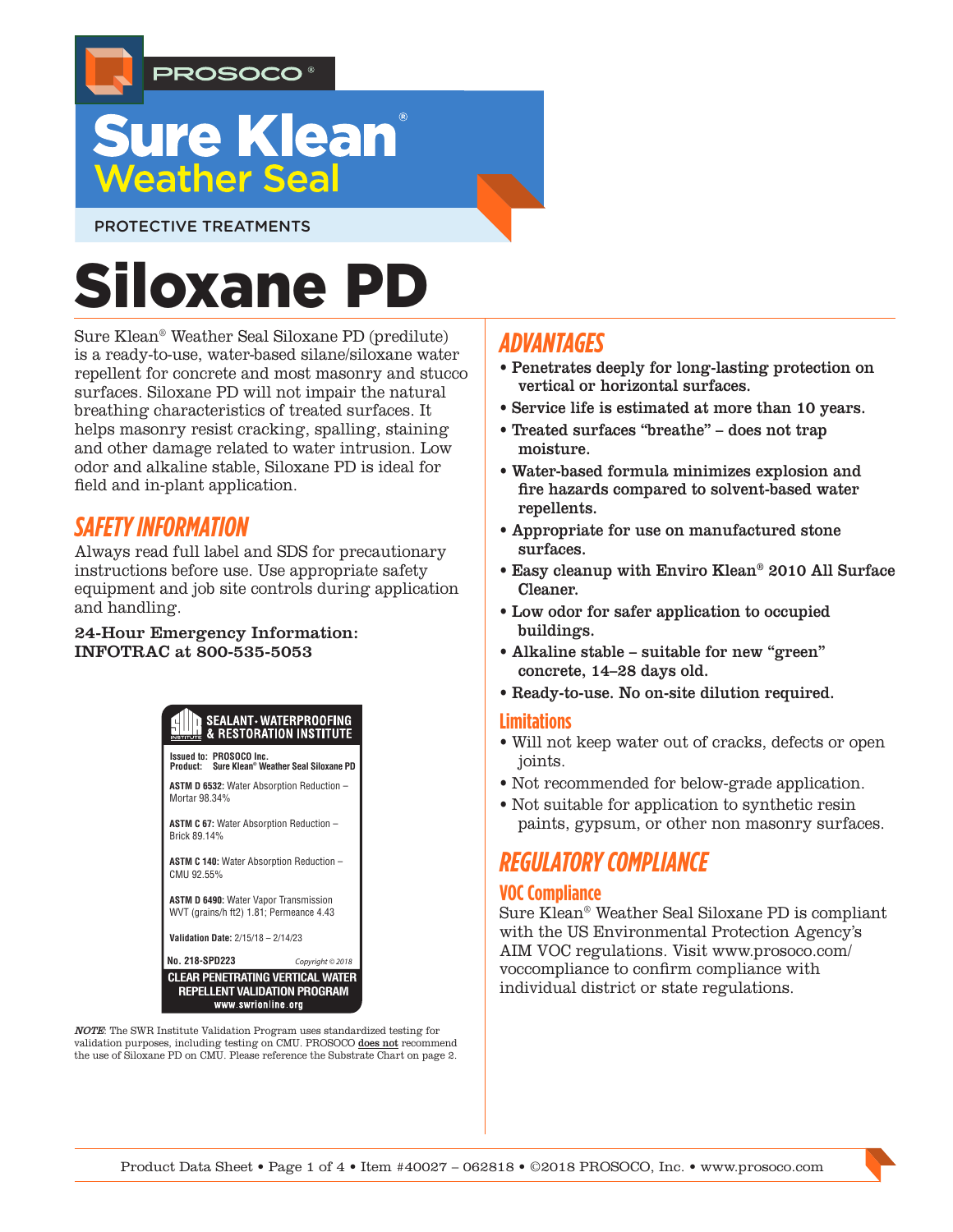## **Product Data Sheet Weather Seal Siloxane PD**

## *TYPICAL TECHNICAL DATA*

| <b>FORM</b>             | Cloudy white liquid,<br>odorless                           |  |  |
|-------------------------|------------------------------------------------------------|--|--|
| <b>SPECIFIC GRAVITY</b> | 0.996                                                      |  |  |
| pH                      | $4 - 5$                                                    |  |  |
| <b>WT/GAL</b>           | 8.29 lbs                                                   |  |  |
| <b>ACTIVE CONTENT</b>   | 7%                                                         |  |  |
| <b>TOTAL SOLIDS</b>     | 4% ASTM D 5095                                             |  |  |
| <b>VOC CONTENT</b>      | <30 g/L Low Solids Coating                                 |  |  |
| <b>FLASH POINT</b>      | $>212^{\circ}$ F ( $>100^{\circ}$ C)<br><b>ASTM D 3278</b> |  |  |
| <b>FREEZE POINT</b>     | $32^{\circ}$ F (0° C)                                      |  |  |
| <b>SHELF LIFE</b>       | 1 year in tightly sealed,<br>unopened container            |  |  |

## *PREPARATION*

Protect people, vehicles, property, plants, windows and all non masonry surfaces from product, splash, residue, fumes and wind drift. Protect and/or divert foot and auto traffic.

Thoroughly clean the surface using the appropriate PROSOCO product. Clean newly constructed and repointed surfaces before application. Siloxane PD won't impair adhesion of most sealing and caulking compounds. Always test for compatibility.

Though Siloxane PD may be applied to slightly damp surfaces, best performance is achieved on clean, visibly dry and absorbent surfaces. Excessive moisture inhibits penetration, reducing the service life and performance of the treatment.

The top of walls need to be capped and made watertight prior to application.

## **Window Glass Protection**

Protect window glass before use. Sure Klean® Strippable Masking is effective protection for use with this product. If protecting windows is impractical, follow these steps:

- 1. Clean window glass thoroughly before application to nearby concrete or masonry.
- 2. Don't use in wind or when air or surface temperatures are hotter than 95°F (35°C).
- 3. Try to keep Siloxane PD off the glass.
- 4. After treated surfaces have been protected from water for 6 hours, if product is on window glass, clean as soon as possible with soap and warm water. Alternatively use Enviro Klean® 2010 All Surface Cleaner to remove dried residues within 3–5 days.

## **Surface and Air Temperatures**

Best surface and air temperatures are 40–95°F (4–35°C) during use and for 8 hours after. If freezing conditions exist before application, let masonry thaw. The water carrier may freeze at low temperatures or evaporate in high temperatures. Both conditions impair penetration and results. Cleanup is more difficult from surfaces hotter than 95°F (35°C).

## **Equipment**

Recommended application is by high volume, low-pressure (<50 psi) spray. Fan spray tips are recommended to avoid atomization. Do not atomize/ vaporize the material.

For small scale application, or when spray application is not appropriate, product may be applied using brush or roller. Contact Customer Care or your local PROSOCO representative for more information.

| Recommended for these substrates. Always test. |
|------------------------------------------------|
| Coverage is in sq.ft./m. per gallon.           |

| Substrate                                                                                                                                    | Type                                                                                        | Use?                            | Coverage                            |  |
|----------------------------------------------------------------------------------------------------------------------------------------------|---------------------------------------------------------------------------------------------|---------------------------------|-------------------------------------|--|
| Architectural<br>Concrete<br>Block*                                                                                                          | Burnished<br>Smooth<br>Split-faced<br>Ribbed                                                | no<br>no<br>$n_{\Omega}$<br>no  | N/A                                 |  |
| Concrete                                                                                                                                     | Brick*<br>Tile<br>Precast Panels <sup>*</sup><br>Payers<br>$\text{Cast-in-place}^{\bullet}$ | yes<br>yes<br>yes<br>yes<br>yes | 150–200 sq.ft.<br>$14 - 19$ sq.m.   |  |
| Fired Clay                                                                                                                                   | <b>Brick</b><br>Tile<br>Terra Cotta (unglazed)<br>Payers                                    | yes<br>yes<br>yes<br>yes        | 50–175 sq.ft.<br>$5 - 16$ sq.m.     |  |
| Marble,<br>Travertine,<br>Limestone                                                                                                          | Polished                                                                                    | no                              | N/A                                 |  |
|                                                                                                                                              | Unpolished                                                                                  | no                              | N/A                                 |  |
| Granite                                                                                                                                      | Polished                                                                                    | no                              | N/A                                 |  |
|                                                                                                                                              | Unpolished <sup>+</sup>                                                                     | no                              | N/A                                 |  |
| Sandstone                                                                                                                                    | Unpolished                                                                                  |                                 | $75 - 125$ sq.ft.<br>$7 - 12$ sq.m. |  |
| Slate                                                                                                                                        | Unpolished <sup>+</sup>                                                                     | no                              | N/A                                 |  |
| *Weather Seal Blok-Guard® & Graffiti Control is a more<br>appropriate product.<br>*See specific application instructions for dense surfaces. |                                                                                             |                                 |                                     |  |

PROSOCO® SLX100® or SL100 may be a more appropriate product.

Always test to ensure desired results. Coverage estimates depend on surface texture and porosity.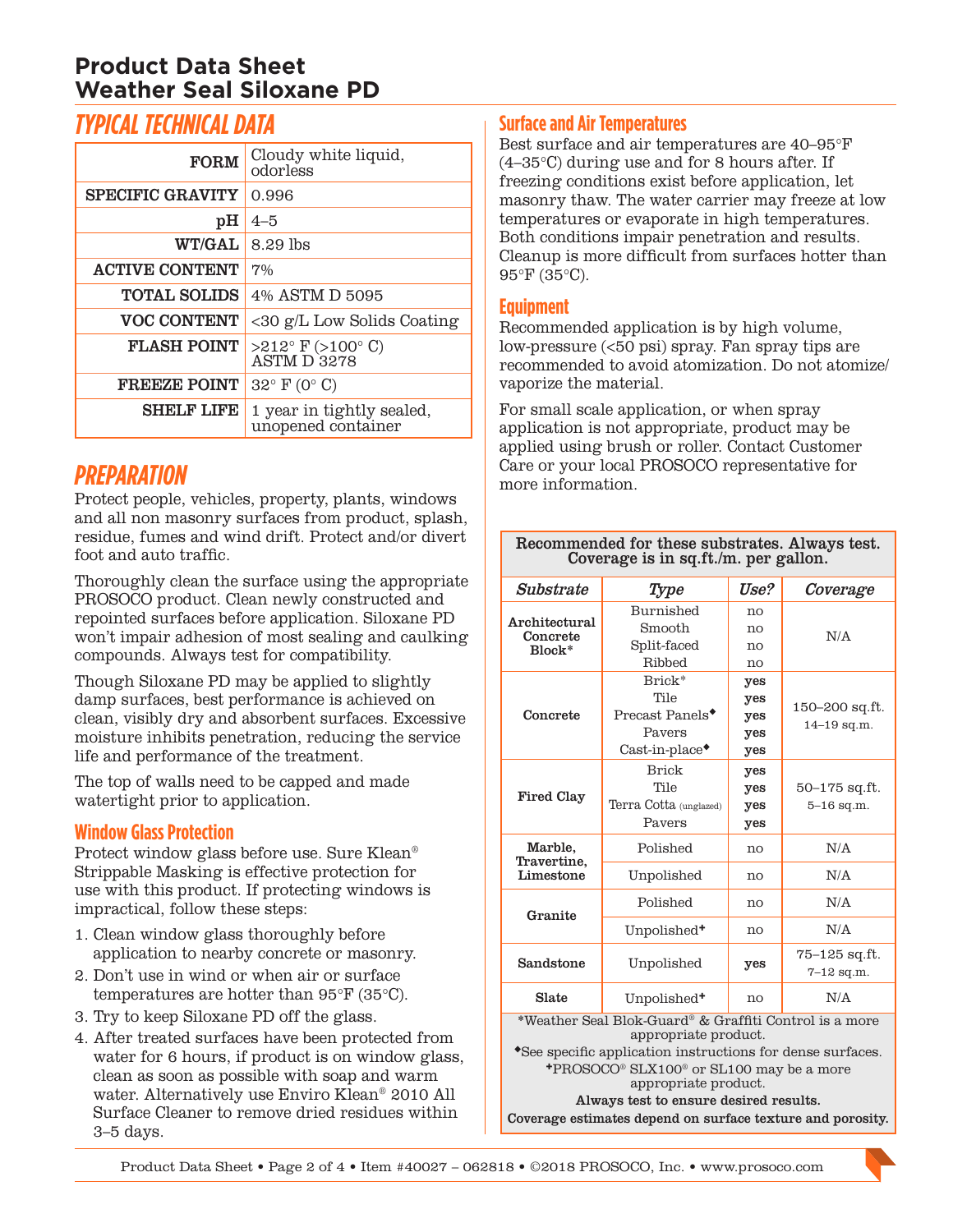## **Product Data Sheet Weather Seal Siloxane PD**

#### **Storage and Handling**

Store in a cool, dry place. Always seal container after dispensing. Do not alter or mix with other chemicals. Published shelf life assumes upright storage of factory-sealed containers in a dry place. Maintain temperature of 45–100°F (7–38°C). Do not double stack pallets. Dispose of unused product and container in accordance with local, state and federal regulations.

## *APPLICATION*

#### Read "Preparation" and the Safety Data Sheet before use.

ALWAYS TEST a small area of each surface to confirm suitability, coverage rates and desired results before starting overall application. Test with the same equipment, recommended surface preparation and application procedures planned for general application.

#### **Dilution & Mixing**

Apply as packaged. Do not dilute or alter.

#### **Vertical Application Instructions**

For best results, apply "wet-on-wet" to a visibly dry and absorbent surface.

Sprayer: Saturate from the bottom up, creating a 4–8 inch (15–20 cm) rundown below the spray contact point. Let the first application penetrate for 5–10 minutes. Re-saturate. Less will be needed for the second application.

#### Brush or Roller

Recommended for small scale application or when spray application is not appropriate. Contact PROSOCO for more information. Saturate uniformly. Let penetrate for 5–10 minutes. Brush out heavy runs and drips that don't penetrate.

#### **Horizontal Application Instructions**

Saturate in a single application. Use enough to keep the surface wet for 2–3 minutes before penetration. Broom out puddles until they soak in.

#### **Dense Surface Application Instructions**

Apply a single coat. Use enough to completely wet the surface without creating drips, puddles or rundown. Do not over apply. Test for application rate.

#### **Drying Time**

Treated surfaces dry to touch in 1 hour. Protect surfaces from rainfall for 6 hours following treatment. Protect from foot and vehicle traffic until visibly dry. Siloxane PD gains its water-repellency properties in 72 hours.

#### **Cleanup**

Clean tools, equipment, and over spray with soap and warm water.

#### **Paint Adhesion**

Always test to make sure paint sticks to treated surfaces. Improve adhesion before painting by pressure water-rinsing the treated surface, then letting it dry.

Some cementitious coatings, plaster, stucco, etc. may not adhere well to treated surfaces. Install them first and let them thoroughly cure before application. Always test to verify compatibility between Siloxane PD and other proposed surface treatments.

## *BEST PRACTICES*

Surface should be clean, dry and absorbent before application. Clean soiled surfaces with the appropriate Sure Klean® or Enviro Klean® cleaner before application. Call Customer Care toll-free at 800-255-4255 for recommendations.

Recommended application for PROSOCO protective treatments is high volume, lowpressure (<50 psi) spray equipment with a fan-type spray tip and adjustable pressure to avoid atomization of the material. For small scale application, or when spray application is not appropriate, brushes or roller may be used. Contact Customer Care or your local

representative for more information on brush/ roller application.

Protect treated surfaces from rain for 6 hours following treatment.

ALWAYS TEST for best coverage rates and to confirm results before overall application. Test using the application instructions included herein. Let the test area dry thoroughly before inspection.

Never go it alone. If you have problems or questions, contact your local PROSOCO distributor or field representative. Or call PROSOCO technical Customer Care, toll-free at 800-255-4255.